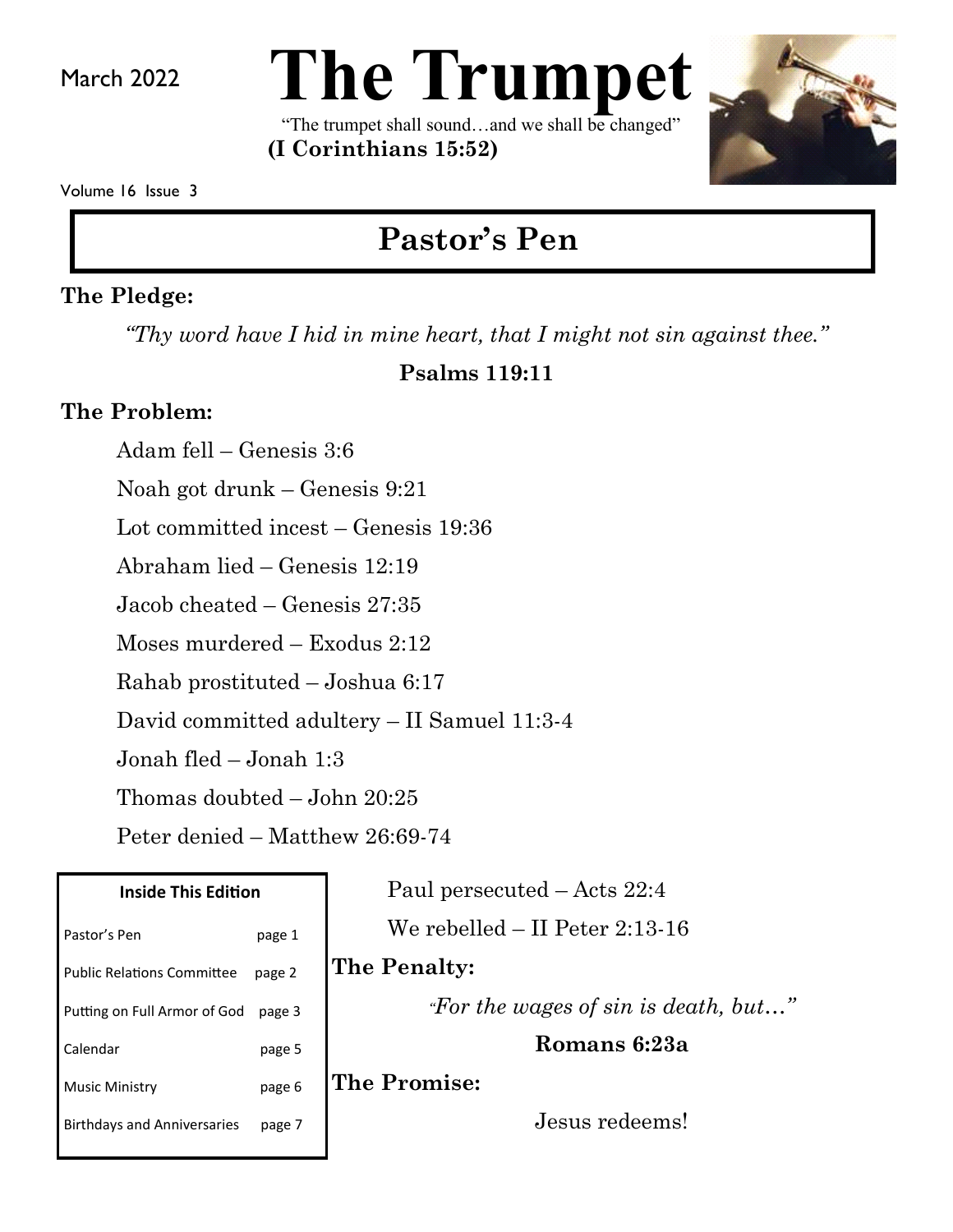*"…the gift of God is eternal life through Jesus Christ our Lord."*

#### **Romans 6:23b**

**The Point:**

*"…But where sin abounded, grace did much more abound."*

#### **Romans 5:20b**

In Christian Love,

Pastor Jim

#### **Public Relations**

Our ministry goal is to support the committees and church ministries, to honor God throughout the community and draw others to Jesus Christ and the gospel. The PR Committee consists of Sarah Gregory, Michele Ring, Amos and Kathleen Payton, Mary Grohs and Cameron Lord. Bob Neubauer is the publisher and editor of the Trumpet, our church monthly publication, and is considered part of the Public Relations ministry, as well. We have not met yet to establish our goals for 2022, but are working diligently in the update of the church website and updating the Presentation Software during the Worship Service. Many changes are happening behind the scenes. As you notice them, let us know if you like the changes. Also, if you have artistic skills and want to help, let Sarah Gregory know. We love to hear ideas for promoting our church well in the community. There is a Graphics Request Form for any upcoming event, that gives you our help and resources to promote it in a timely and professional manner. Ask Nicole Clark or Sarah for that form a month or 2 before your event. Thank you to all who share their talents and artistic gifts!

To God's Glory, Sarah Gregory

#### **Operation Christmas Child**

Operation Christmas Child is a ministry formed by Franklin Graham that takes Christmas gifts and the Gospel to underprivileged children all over the world. We are collecting items to fill shoeboxes in November. Each month we will highlight a different item to bring in. But, please remember we will take all types of donations at any time! For March please bring in combs and brushes.

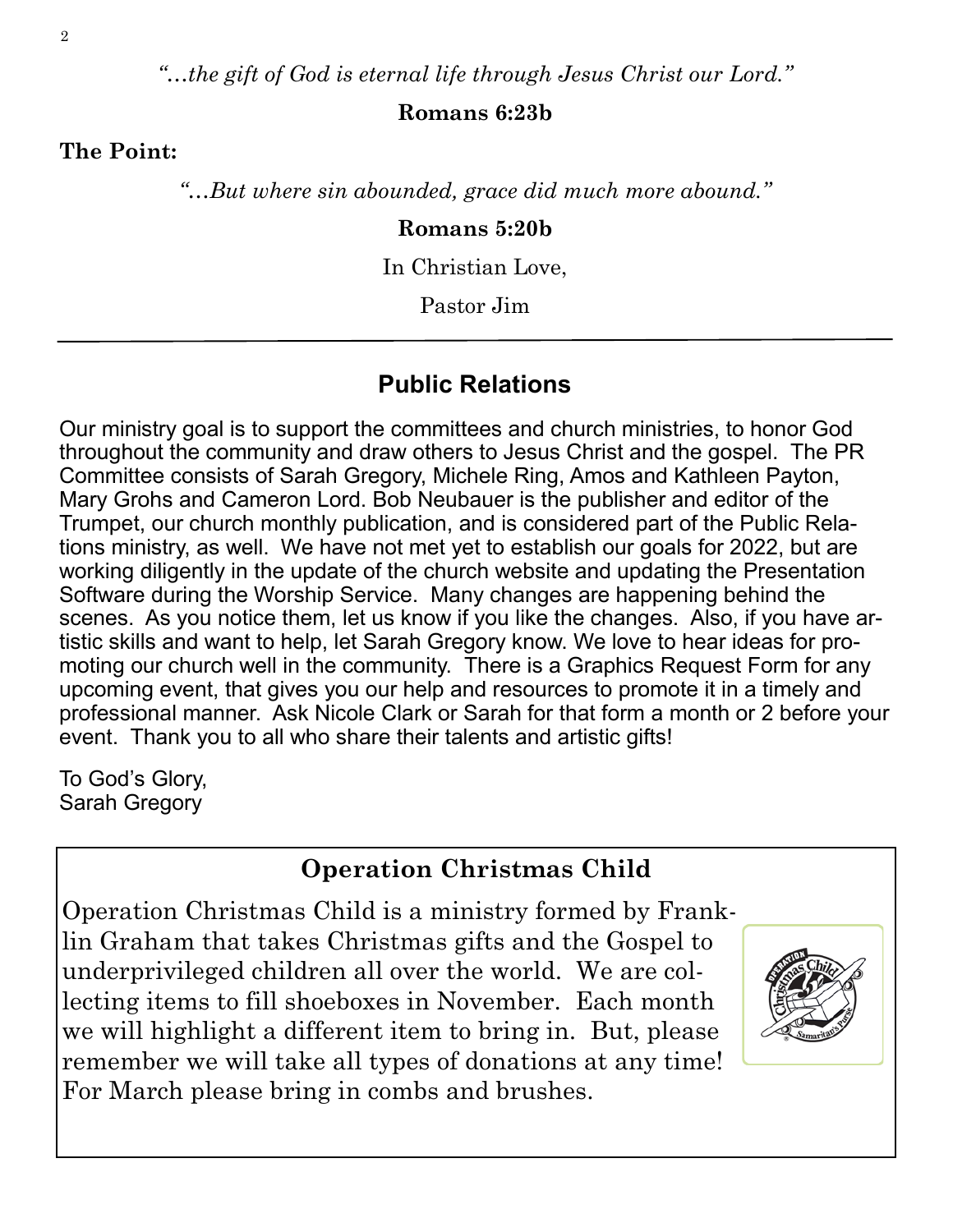### **Putting on the Full Armor of God Apologetics - From Bob Neubauer**

### **Some Results of the Fall of Constantinople**

All of history is connected. That is to say things do not happen in isolation - where we are today is connected with what happened in the past. A case in point, Constantinople (modern day Istanbul) founded by the emperor Constantine, first functioned as the capital of the Roman Empire when Constantine moved the capital of the empire from Rome. And after the fall of Rome in the west it served as the head of the Byzantine empire. The city had a strategic location as the gateway into Europe and had functioned for many centuries as a buffer to the expanding Islamic empire. Then some Italian nation states who were having a feud with Constantinople made an agreement to supply the ships to one of the crusades – if in addition to the main purpose of the crusade the crusaders would also sack Constantinople. This sacking in 1204 weakened Constantinople and led to its eventual collapse to the Ottoman Turks in 1453. Interestingly, this affected how both Roman Catholics and Protestants viewed Anabaptists (Mennonites, Amish & Hutterites). Because the baptismal roles of the church were also the tax rolls of the state, the idea of a free church where only professing believers were part of the church was seen both as weakening the cohesion of the state and as a reduction of its ability to withstand the attacks of the Muslims. This 16th century attitude did bleed over to how Baptists (17th century) were viewed, seeing them as not being a part of "Christendom." One weakness of the Reformation was that it was a magisterial reformation. That is the church was a state church and everyone in it was considered to be a Christian. But baptizing a baby does not make a Christian. Faith in Jesus Christ is the only means God has given for bringing anyone into the community of the redeemed. The ritual of infant baptism which did not bring regeneration meant that the vast majority of people in the church were not Christians. We should also say that a mere profession of faith is insufficient. One must not just profess faith; one must possess it. Walking an aisle does not regenerate one's soul. That is the work of the Holy Spirit (Eph. 2:4-5).

Many of those in Constantinople saw that its fall was coming and fled to the west. This included Greek scholars who brought their manuscripts of the scriptures with them which provided the foundation for the relearning of the Biblical languages. The Latin Vulgate had ruled in the west for more than 1100 years and its many weaknesses would come to light because of the revival of learning prompted by the influx of scholars fleeing the Muslims. Still it was a dangerous thing to learn those languages. It was dangerous to learn Greek because the Roman church saw Greek as the language of heretics and so those who learned it would be viewed that way. And learning Hebrew was even riskier because the Jews were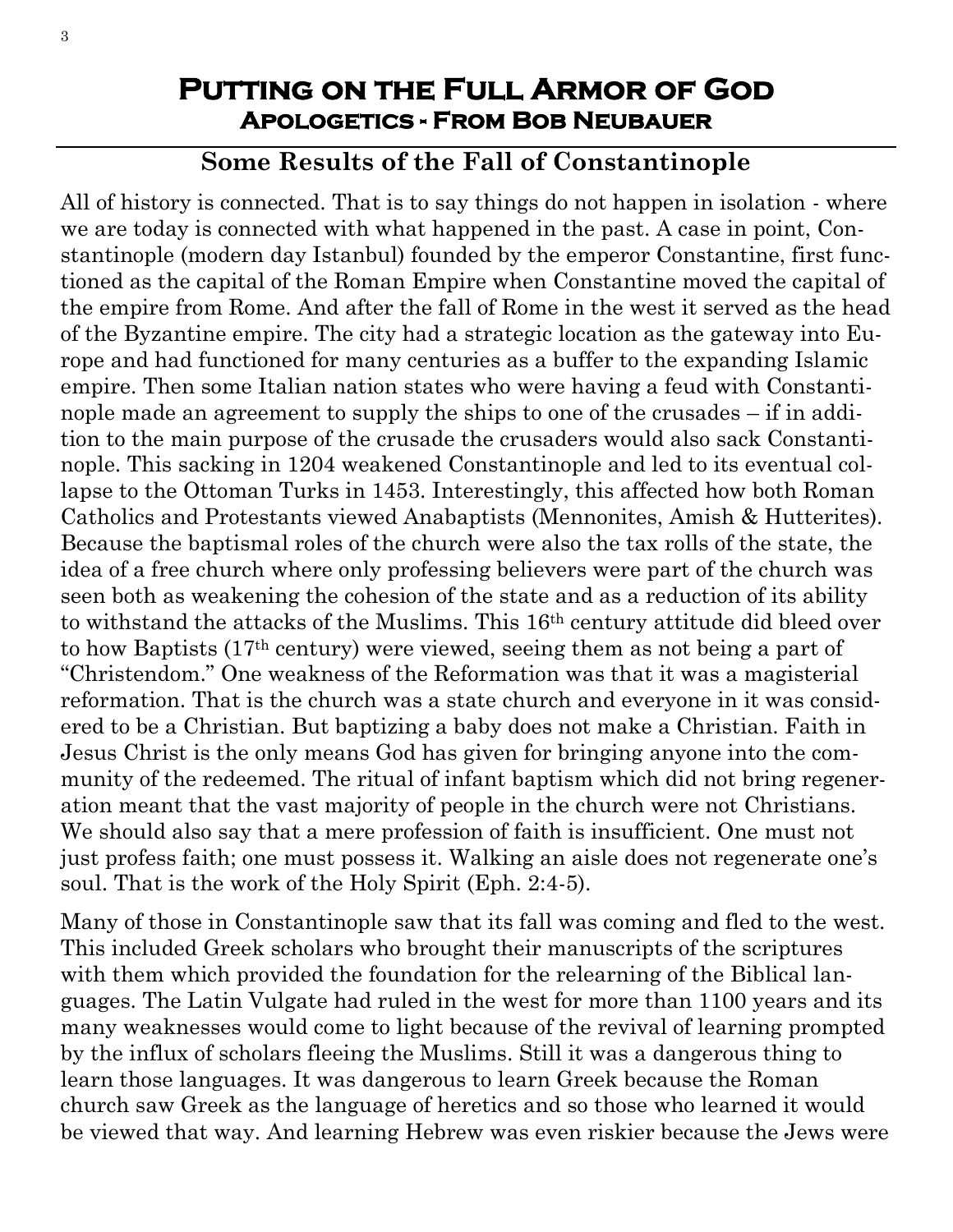the ones who had crucified Christ. This was the time of the Renaissance, which was a revival of the learning that had been lost after the fall of Rome in the fifth century. The cry of the Renaissance was "ad fontes" (to the sources), not something new, but a return to all that had been lost.

One of the results of this revival of learning was the desire to produce a Greek New Testament. One man, Cardinal Jimenez, had produced a Greek manuscript of the New Testament but had not published it because it took Papal approval to print any religious work. Desiderius Erasmus, a priest and scholar of the first order, aware of the work of Jimenez rushed to produce a Greek New Testament but had only seven New Testament manuscripts from which to work. He produced a manuscript that was a diglot, having Latin on one side and Greek on the other. As a side note Erasmus thought that his Latin translation was far more important than the Greek. Not having the last page of Revelation, he translated backward from Latin into Greek which resulted in some words that are not found in any Greek manuscript. Erasmus produced four more editions of his Greek New Testament. Then two Protestant scholars produced revisions of his fifth edition. The last of these revisions became the Greek New Testament that was used for the King James translation. Today's translations are produced from 5856 Greek manuscripts compared to the about 35 used for the King James, resulting in a more accurate New Testament. That is not to say that the King James won't get you to heaven, it will. But today we have better translations. Some may think that since the King James is the translation that has been around the longest it is the only acceptable translation. But it is not how long a translation has been around but how accurate it is to what was originally written. Jerome's Latin translation done in 382 was corrected by the work done in the 16th century. The important thing to remember is that what we want to know is what John, Peter, Paul and the other authors of scripture wrote. Textual criticism is all about getting us as close to the original as possible. While we do not possess any of the original manuscripts we actually know for certain more than 99 ½ per cent of the text. And for that less than ½ per cent of the text where we are just not absolutely sure which of the readings is correct there is no essential doctrine of the faith in question. The scribes throughout the centuries copied everything from the manuscripts they were working with, afraid that they might leave something of critical importance out. We know this because some manuscripts have readings that are complete nonsense.

The conquest of Constantinople while in and of itself bad resulted in believers having a reliable New Testament, a very good thing. The mistakes of Erasmus in his five editions of the Greek New Testament have resulted in scholars working hard to give us the most accurate Bibles possible. As the scripture says, *And we know that God causes all things to work together for good to those who love God, to those who are called according to His purpose* (Rom. 8:28).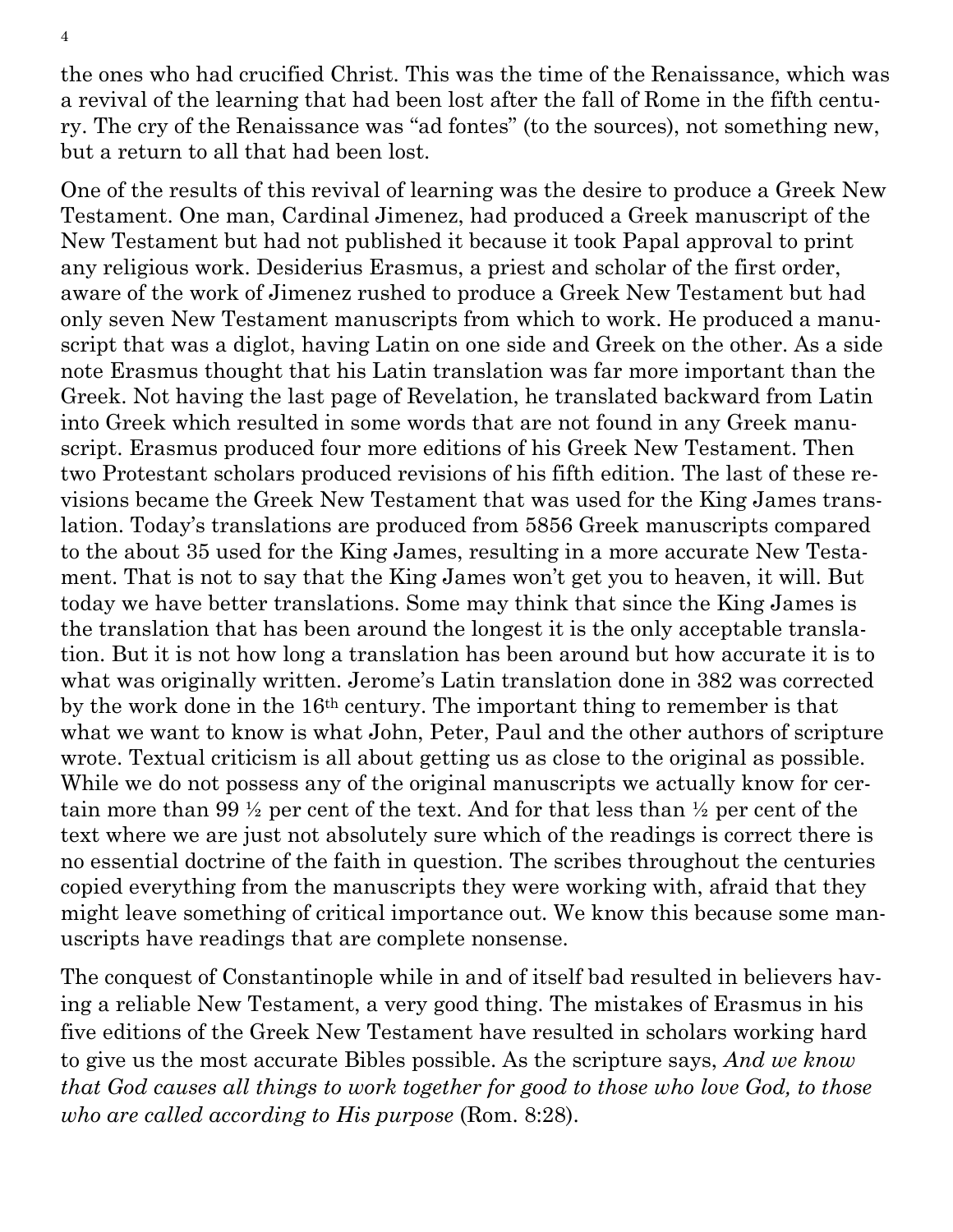## Ministry Opportunities at FSBC

- 1 Women's Ministry Team Meeting (6:30 p.m.)
- 4-5 Awana Expedition
- 6 Potluck Fellowship (12:45 p.m.)
- 7 Church Council (6:30 p.m.)
- 8 Deacon's Meeting (7:00 p.m.)
- 6-9 AAEO Week of Prayer
- 13 Daylight Savings Time Starts
- 21-25 Spring Break No Awana No MDO
- 29 Sunday School Teacher Training (6:00 p.m.)
- 31 Nominating Committee Meeting (6:30 p.m.)

## . **Hostess Committee**

When the Israelites were building the temple there came a time when Moses had the people stop bringing silver and gold because "what they already had was more than enough to do all the work" (Ex. 36:7). I call that the blessing of extra. The hostess committee wants to express our gratitude for the blessing of "extra" in our church. We have people who bring extra food so we can invite everyone to stay, even if they are new to the church or didn't know about a potluck. We have those that take the extra time and go to the extra expense of making special main courses or desserts. We have those who take extra care to sit with a new person, making sure everyone feels welcome. We have extra hand to wash the dishes and vacuum the floors afterwards. We have extra men who work quickly after the service so that the room is completely set up. Afterwards several families stay and even enlist their children to help with the cleanup so that the hostess committee members don't have to give up their entire Sunday afternoon. Working together brings us not just fellowship but the blessing of having "extra." Thank you to ALL who contribute to our "extra" – and may you be blessed for it just as you have blessed our church.

Michele Ring (for Carol Ellis)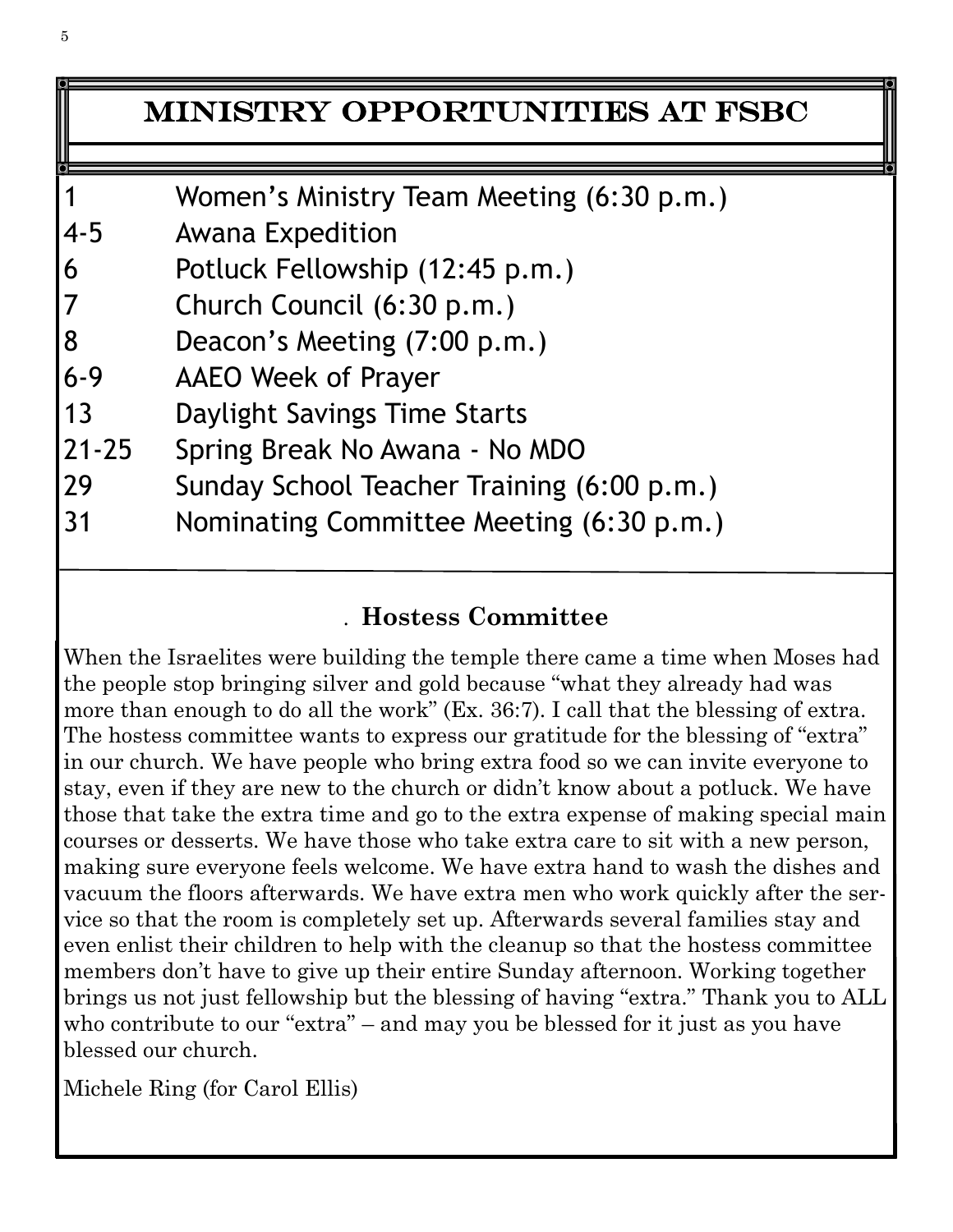## **The Unifying Work of Music**

As the book of Acts opens, we are given a glimpse in to the upper room of a house where the disciples, the women and Mary, the mother of Jesus were staying as instructed by Jesus. They waited there, as we know, for the enduement of power that would come when they would be filled with the Holy Spirit. In this passage we read that the number of the group was 120. We cannot miss the phrasing of Acts 2:1 where we see, "When the Day of Pentecost had fully come, they were all *with one accord in one place."* (Italics mine) Some of us are now reading through the Old Testament on our way to reading the entire Bible through this year. I came across a passage in I Chronicles that might ordinarily have slipped my notice. In chapter 15, the Ark of the Covenant is being brought up from the city of David to Jerusalem to a tent (likely a copy of the wilderness Tabernacle) which David had prepared. Remember that the same Ark would later be ushered into the newly built Temple during Solomon's reign. In preparation for moving the Ark, David was careful to move it properly in accordance with the Law. He assembled the children of Aaron and the Levites, the only ones authorized by the Law to handle the Ark, making sure that all were properly sanctified before doing so. I noticed that in verse 5 of chapter 15, one of the groups David assembled were the sons of Kohath. This group of Kohathites was assigned various duties which happened to include singing. And guess what? There were 120 of them.

In verse 17, we learn that the Levites appointed Heman, the son of Joel, and Asaph, the son of Berechiah, as leaders of those who would be singers and musicians (using stringed instruments, harps, and cymbals) for the purpose of praise and worship. By the way, Asaph would go on to write several Psalms. This same musical group would accompany the transition of the Ark into the Temple when Solomon dedicated the Temple to the Lord. We can recall that the Glory of the Lord's presence (often called Shekinah) filled the Temple, and the priest and Levites were then literally unable to stand and continue because of the Lord's presence. The aim of the music ministry remains the same for our church. We seek to unify our body in worship and expectation of the Lord's presence filling our sanctuary each Sunday.

### **Personnel Committee**

The Personnel Committee has reviewed and revised the Personnel Manual. The last review was completed in 2015. Things have changed since the last update and those changes are now reflected in the manual. The Committee will spend the rest of the year performing Annual Evaluations of the church staff.

Jessica Nagel